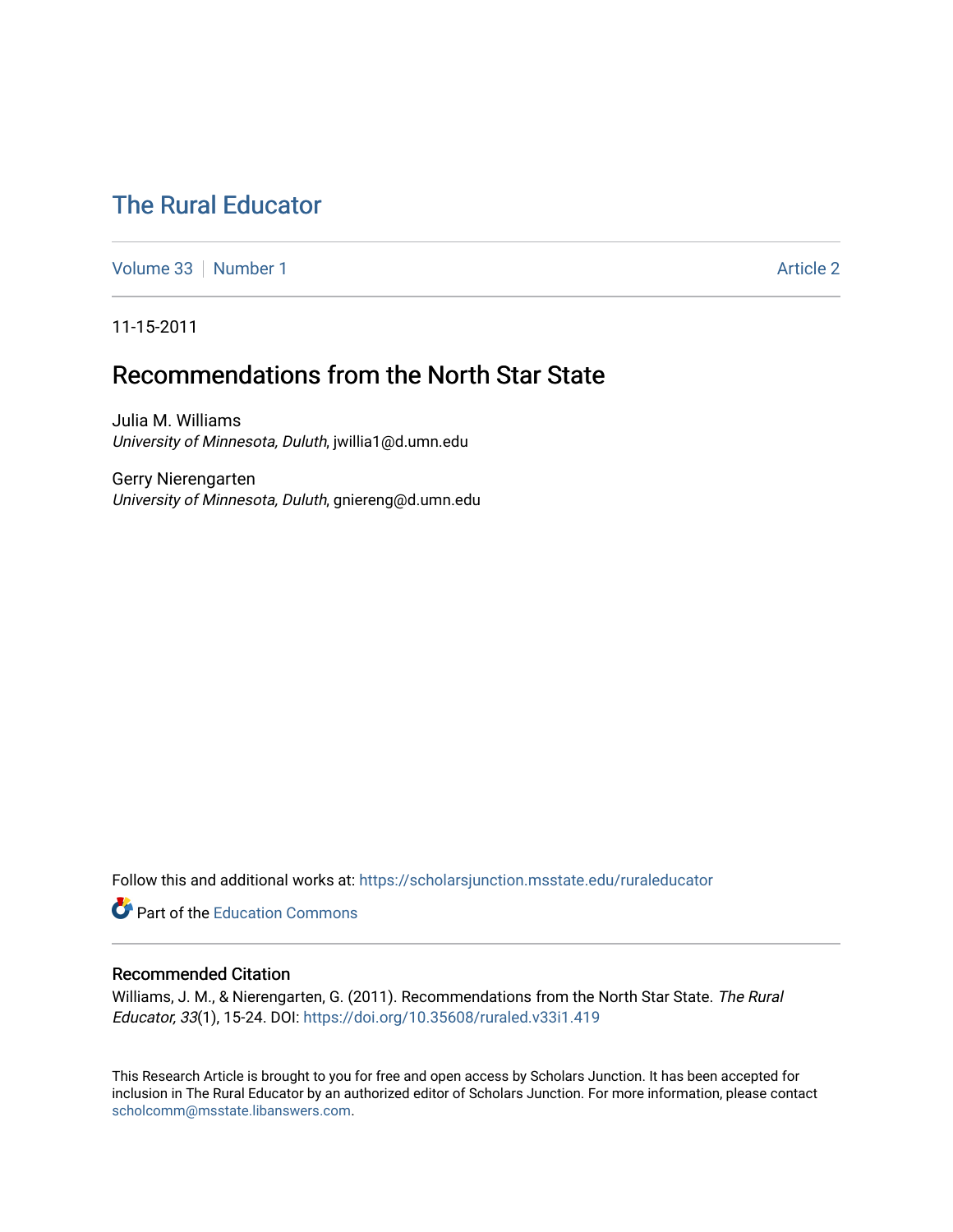# **Recommendations from the North Star State: Rural Administrators Speak Out**

## **Julia M. Williams**

*University of Minnesota, Duluth*

## **Gerry Nierengarten**

*University of Minnesota, Duluth*

*Administrators in America's rural school districts are uniquely challenged to meet increased achievement expectations despite decreasing resources. Mandated reform initiatives, population decline, and the complex formulas used to distribute tax-based funding have disproportionately affected rural schools. In this mixed-methods study, researchers first surveyed K-12 administrators and then conducted focus groups across six regions in Minnesota to determine the nature of the challenges specific to rural administrators and to document their perceived needs for interventions, training, and policy changes. The study identified two categories of common concern: student achievement and fiscal management. Within the category of student achievement, administrators identified four areas of need for assistance: testing and adequate yearly progress, achievement for all, staff and professional development, and data analysis. Within the category of fiscal management, needs for assistance included balancing budgets and transportation/sparsity policy. Analysis of the data gathered indicates statewide implications for professional development and policy review.*

**Key words:** Rural schools, rural school challenges, rural school funding, rural school administration, Minnesota rural schools.

Across the United States, approximately one third of all children attend rural schools (Bryant, 2007). In Minnesota, thousands of yellow buses lumber down country roads, through cornfields, wheat fields, and orchards, across prairies, over streams, under tall pines, and across vast snow-buried acres, to bring one third of the state's students to school (Johnson & Strange, 2007). Over the past two decades, administrators in Minnesota's rural school districts have been continuously faced with the inequities and challenges of trying to meet both their districts' educational goals and new state and federal educational mandates with consistently dwindling resources, and decreasing capacities for generation of financial support from their own towns and cities. In addition, since at least 1994, rural administrators have been juggling a steady stream of concurrent and consecutive state and national reform initiatives (Hargreaves & Goodson, 2006) including the intrusive No Child Left Behind Act of 2002.

Minnesota's rural schools have unique needs and circumstances that impact the education of their student populations. Supported by a grant from the Center for Rural Policy and Development to identify those issues that most affect the state's rural administrators, University of Minnesota -Duluth researchers gathered information from the state's administrators of rural public schools (Williams, Nierengarten, Riordan, Munson, & Corbett, 2009). The aim of this mixed methods study was not to add

to the cries for more funding, but rather to identify possible levers that rural administrators may use to promote less disparity between country and city school children, and the opportunities they receive in schools. It was an attempt to give voice to administrators' perceptions of the needs of Minnesota's rural districts as distinct from those of urban districts, and to identify policies and procedures that currently present barricades specifically to rural districts as they attempt to balance budgets and address mandates.

#### **Minnesota Rural District Challenges**

Minnesota's rural school districts, as opposed to the state's urban and suburban districts, have been disproportionately affected by two factors in particular: population decline, and state and federally mandated reform efforts. Since 1995, as a result of legislation, indexed, inflation-adjusted PK-12 per pupil revenue (less building debt and special education expenses) in Minnesota has held relatively steady (Minnesota House Research Department, 2008). Increased achievement expectations, combined with rising expenses and without increased funds, have meant inevitable cuts to programs and staff state-wide. Rural schools have had to address the same expenditure cuts in addition to experiencing a steady decline in population due to lack of employment in mining and farming industries. The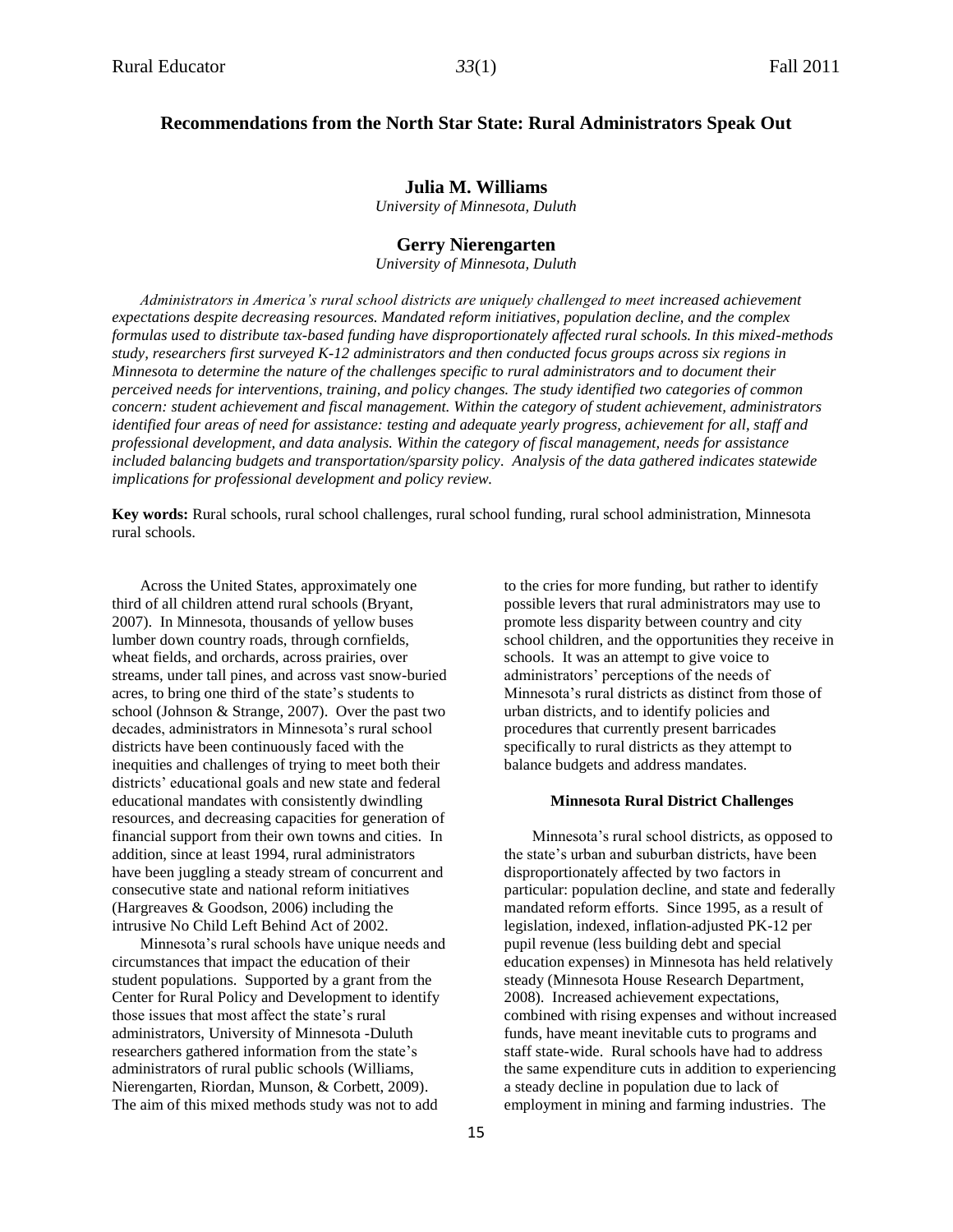impact of declining enrollment has proven challenging in terms of schools' effectiveness and quality. Simply stated, Minnesota's rural schools currently attempt to provide education to their students for significantly less funding per child each year than non-rural schools (Thorson & Edmondson, 2000; Thorson & Maxwell, 2002). The capacity to offer options for students to pursue special interests, accelerated course work, or remedial course work has been severely limited in rural schools.

In addition to decreased and unstable funding, Minnesota's rural schools have faced and responded to two decades of concurrent and consecutive state and federal reform initiatives and mandates, state testing requirements, increased reporting, and threats of sanction. To compound the challenge for rural districts, state-level professional resources have dwindled. Agencies such as the Minnesota Department of Education (MDE) have found direct supports for outlying districts fiscally unfeasible in light of increased fuel costs and shifting priorities. Dwindling state support has served to increase the distance issues for rural access to services and information.

Identification of specific priorities of need in Minnesota's rural districts may provide insight to focus the state's available resources more effectively. Rural Minnesota researchers, McMurray and Ronningen (2006), have documented various rural district issues, including enrollment decline, linguistic diversity, and percentage of students receiving free and reduced lunch. Thorson and Maxwell (2002) established Minnesotan rural-to-nonrural discrepancies regarding access to internet, use of technology for teaching, variety of course offerings, extra-curricular activities and advanced placement courses, and recruitment and retention of teachers. Warne (2010) established issues relating to access to broadband internet, ability to use technology effectively, and provision of special education services. Warne also identified rural needs as inclusive of finance issues regarding local levy referendums, options for shared services administration, and stable funding streams.

## **National Rural District Challenges**

On a national level, research identifies common issues for rural educators across the nation. Reeves (2003) studied the impact of NCLB legislation on rural districts and found issues of sparsity and transportation, funding formula inequities, fiscal management, attainment of student performance and learning goals, teacher recruitment and retention, teacher shortages, provision of professional development and access to technology to be

significant. Others, including Bryant (2007), Cullen, Brush, Frey, Hinshaw, and Warren (2006), Lowe (2006), Harmon (2001), and Killeen and Sipple (2000), corroborate Reeves' findings regarding issues of funding, NCLB compliance and student performance, recruitment and retention of quality teachers, and sparsity and transportation. Lamkin (2006) identified an additional challenge to rural superintendents that includes changes in the work and nature of school boards. She stated, "Many rural superintendents discussed the challenge of district politics and board relations, with some talk about the change in the nature of boards, increased shared decision-making and the demands of continuous communication" (p. 21).

#### **Common Rural District Challenges**

Common to both Minnesotan and national studies, issues identified as pertinent to rural districts include: attainment of student performance (Bryant, 2007; Reeves, 2003), curriculum and instruction (Harmon, 2001; Thorson & Maxwell, 2002), diverse learner needs (Harmon, 2001; McMurry & Ronnigan, 2006), fiscal management (Bryant, 2007; Harmon, 2001; Reeves, 2003: and Warne, 2010), professional development (Harmon, 2001; Reeves, 2003), mentoring, recruitment and retention of qualified teachers (Bryant, 2007; Reeves, 2003: Lowe, 2006; Thorson & Maxwell, 2002), sparsity and transportation (Reeves, 2003; Killeen & Sipple, 2000), students with special needs (Harmon, 2001; Warne, 2010), instructional technology (Cullen, et al, 2006; Harmon, 2001; Thorson & Maxwell, 2002; Reeves, 2003; Warne, 2010), and working with school board members, including strategic planning (Harmon, 2001; Lamkin, 2006).

## **Context**

Some Minnesota rural districts exist in close proximity to others, while others are isolated by waterways, sparse settlement, or as a result of population decline due to lack of employment opportunities. Since the state is subject to forms of severe weather (snow, mostly), some districts are less accessible than others in winter months.

As in other states, Minnesota's rural schools have experienced chronic enrollment decline as a result of the changing economic base in many rural areas (Thorson & Maxwell, 2002). They have experienced challenges due to operational expenses such as rising health care costs, skyrocketing transportation costs for districts covering large geographic areas, and increasing costs and demand for special education services. In addition, unlike the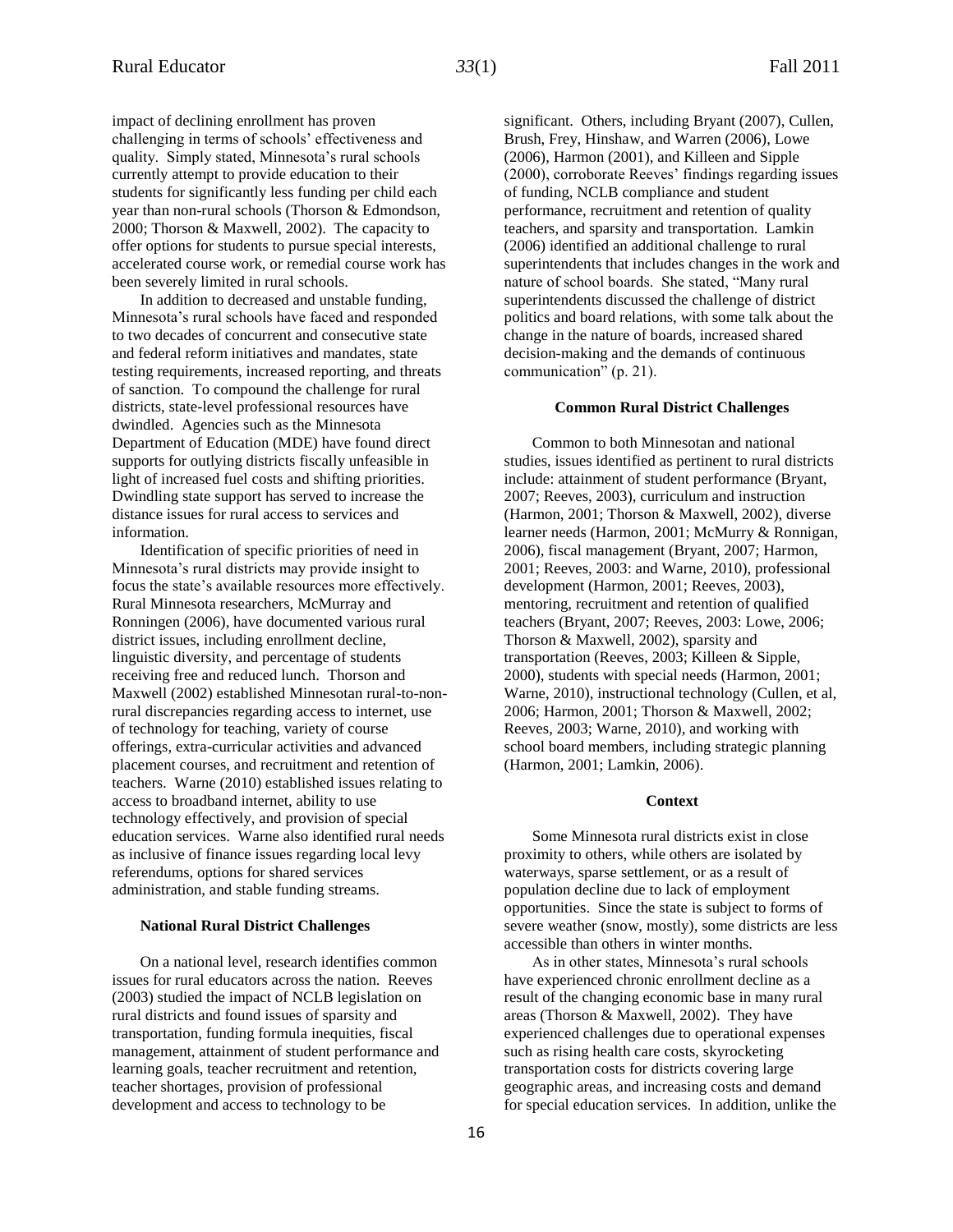state's concentrated urban school districts, Minnesota's rural districts are limited in their capacities to link with corporate or grant funding, or to take advantage of the purchase power of scale (Farmer, 2009). In fact, part of the disparity in funding between large urban school districts and smaller rural districts is due to economies of scale that favor urban districts. The study, *Small Schools under Siege* (Thorson & Maxwell, 2002), indicates that it simply costs smaller districts more per pupil to educate students than it does in larger districts.

However, in Minnesota, there exists a strong and passionate social desire to maintain the commitment to rural students and their communities. The close association between the economy and vitality of a town and the presence of a school has not only been demonstrated mathematically (Mykerezi, Temple, & West, 2009), but is also reflected in heartfelt responses across the nation in conversations involving consolidation and collaboration (Bryant, 2007). School administrators are often placed at the demographic, geographic, financial, and perhaps even philosophic intersection of a rural community. Their decisions must consider the needs of school children and the political pressures of mandates and legislation. It is the role of the principals and superintendents to consider the needs of both internal and external constituents of the rural communities' schools (Bagin, Gallagher, & Moore, 2007).

This study attempts to provide a glimpse into the needs for assistance that exist specifically in Minnesota's rural schools in order to better understand the realities for rural school administrators and to generate recommendations for changes in policies and processes that do not create or continue obstacles and inequities. Guiding the project were two research questions:

*1. What issues are most problematic for Minnesota's rural administrators?* 

*2. How do rural administrators perceive these issues may be addressed?*

## **Methods**

This was a mixed methods study using an initial survey and follow-up focus group interviews to gather information from Minnesota's rural administrators about issues affecting rural schools. The UMD research team created a six-page electronic survey that asked practicing rural administrators to rank their own specific priorities relative to pertinent issues extracted from current literature and from a review of current legislation. The 13 themes identified were:

 Attainment of Student Performance and Learning Goals

- Curriculum and Instruction
- Diverse Learner Needs
- Fiscal Management
- Professional Development and/or Mentoring Services
- Recruitment of Qualified Teachers and other Professionals
- Retention of Qualified Teachers and Other Professionals
- Sparsity and Transportation
- Staff/student Ratio
- Strategic Planning
- Students with Special Needs (IEP or 504)
- Use of Instructional Technology
- Working with School Board Members

#### **Sample**

The sample selected was the entire membership listing of the Minnesota Rural Education Association (MREA), and included superintendents, business managers, and principals. MREA administrators were asked to share demographic information and insights about rural issues. A total of 432 electronic surveys were sent to 141 school districts. Eightynine surveys were returned, of which 82 were valid as they were completed by intended respondents. The valid returns represented all six of the designated regional settings, and each region's responses included principals and superintendents. While survey respondents represented school districts that varied in size, and included one large district of over 8000 students, most respondents were from very small districts; indeed, more than two-thirds of the participating school districts served less than 1,000 students. Despite the lower return rate (19%) on the survey, all groups were represented. Percentages of respondents by group were divided as follows: superintendents – 26.8%, principals – 52.4%, business managers – 12.2%, and those who serve in mixed roles – 8.5%. The survey results were analyzed by frequency to determine most commonly identified issues to provide an agenda for conducting regional focus groups.

As a means of validation, triangulating and providing context for the results, researchers conducted six focus groups of school administrators to add depth and context to the survey responses, and to identify possible interventions in policy or processes. The focus group protocol was based on the issues identified by survey respondents and on current and proposed legislation. The focus groups were convened in the northwestern, northeastern, southwestern, southeastern, west central and east central portions of the state. Each focus group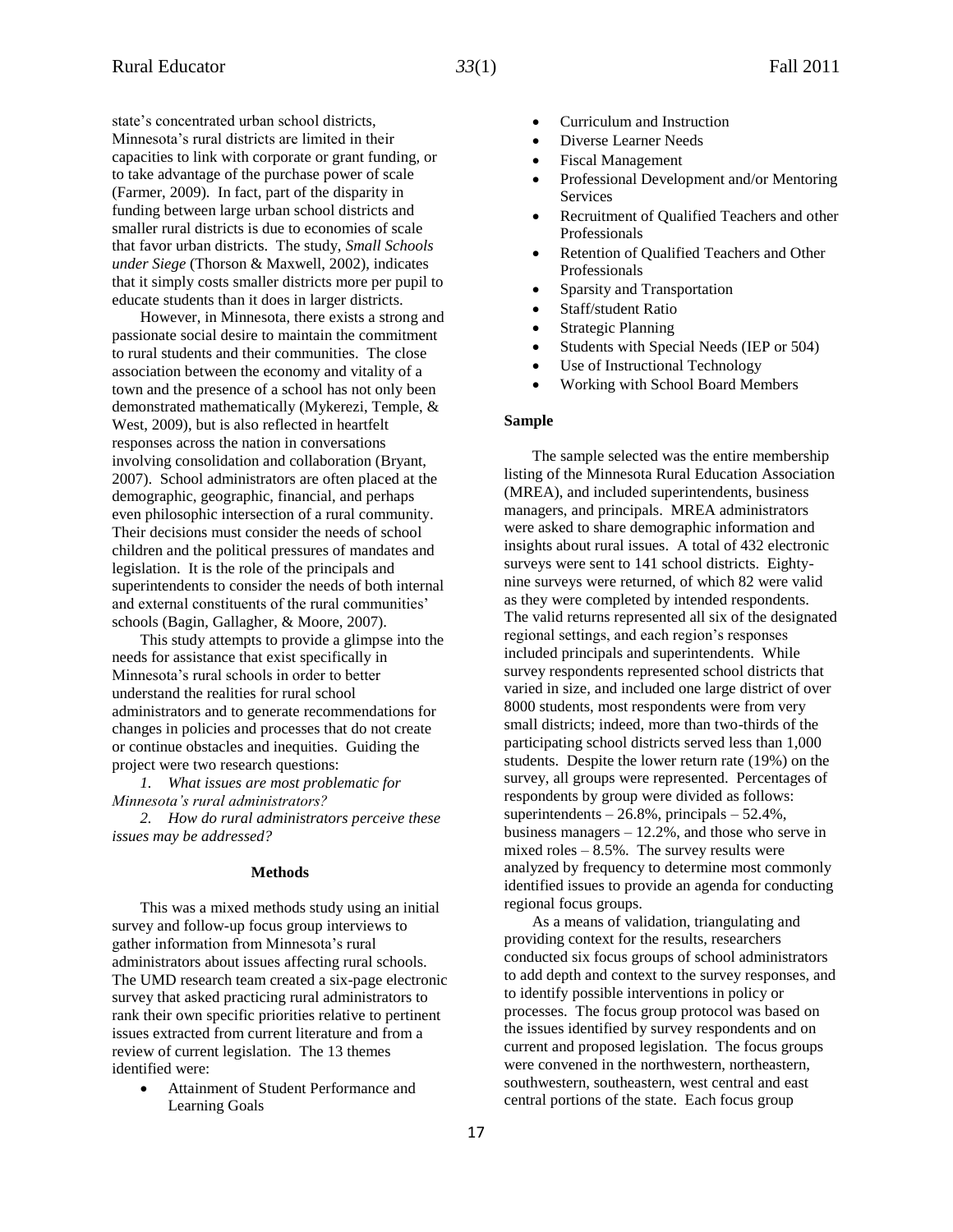consisted of either five to seven principals or superintendents, representing multiple districts within the regional settings. The conversations were electronically recorded and subsequently transcribed.

#### **Analysis and Results**

This study was conducted to address two research questions. The first question was: *What issues are most problematic for Minnesota's rural administrators?* 

To gather initial data regarding identification of priority issues for rural Minnesota administrators, the electronic survey solicited responses to rank 13 identified issues. Descriptive statistics were employed to rank the quantitative survey responses per item in order to determine priority of need for each role represented. Narrative survey responses were open-coded by the research team according to corresponding themes in literature reviewed (Strauss & Corbin, 1990). The narratives from the survey and

## the transcripts from focus groups were initially opencoded independently by each researcher according to the survey items. To establish common coding criteria, the research team collaboratively established selective codes. After common criteria to reduce and condense themes were established, all survey responses were selectively coded by teams of two researchers.

As survey respondents considered their own concerns, they offered narratives to constructed response items regarding their priority needs for assistance or services. Among the 13 items presented in the survey, respondents representing all of the surveyed administrative roles ranked *Attainment of student performance and learning goals* as 1 or 2. *Fiscal Management* was ranked second, but largely by superintendents rather than principals. These two priority concerns dominated the first- and secondplace rankings of respondents (Table 1).

#### **Table 1**

*School District Priorities Ranked by Administrative Roles*

|                                  | School District Priority ranked 1 or 2 |                          |
|----------------------------------|----------------------------------------|--------------------------|
| Administrative Role              | Student Performance & Learning         | <b>Fiscal Management</b> |
|                                  | Goals                                  |                          |
| Superintendent                   |                                        | 18                       |
| School Principal                 | 32                                     |                          |
| <b>District Business Manager</b> |                                        |                          |
| Mixed Roles from above           |                                        | n                        |
| Total                            |                                        | 34                       |

*Note: These results represent 82 respondents to the survey. The respondents included 22 superintendents, 42 school principals, 10 district business administrators, and 7 who indicated they held mixed roles in their district.*

The research team identified themes of need based on responses to the survey, within the top priority concerns, and considerations for changes in policy and procedures affecting rural schools.

## **How would the rural administrators like to see these needs addressed?**

Following the analysis of the returned surveys, the protocol for focus groups was designed to solicit either confirmation or discrepancy with the priorities established via the survey results, and to request recommendations for interventions that could address the needs of their schools. Questions included, *As you peruse the 11 listed priorities, on which do you wish you had more assistance, support, or collaboration?* And, *If you could recommend state, regional, or local policy changes that would assist or enhance collaboration or support, what would they* 

*be?* Participants were also asked to identify successes and obstacles relative to the identified needs in their sites or districts. The established selective-coding criteria were again employed to code the transcripts of each focus group's proceedings. Two researchers completed coding independently, and discrepant items were brought to the larger research group for coding via consensus.

## **Summary of Data Gathered**

The following six categories surfaced most frequently throughout the survey results as needs for assistance to address the two priority concerns, *student achievement* and *fiscal management* (See Table 2): *testing and adequate yearly progress* (AYP), *achievement for all, staff and professional development, data analysis, balancing budgets*, and *transportation/sparsity*.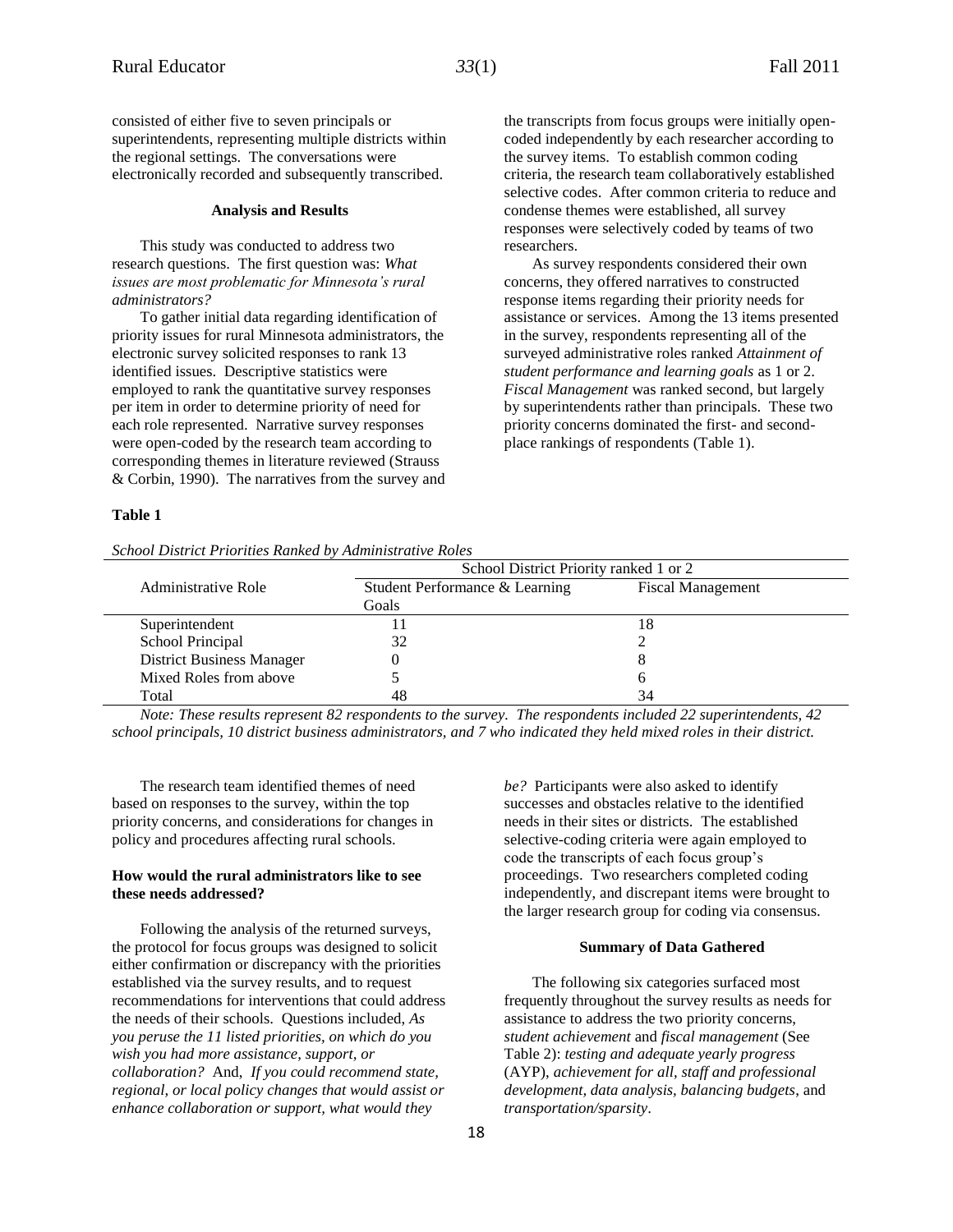## **Table 2**

*Most Frequent Concerns and Related Needs reported by School Administrators Surveyed*

| A. Student Achievement Concerns:      |    |                                | % of Respondents Identifying |
|---------------------------------------|----|--------------------------------|------------------------------|
|                                       |    | Testing and AYP                | 65                           |
|                                       |    | Achievement for all            | 39                           |
|                                       | 3. | Staff/Professional Development | 29                           |
|                                       | 4. | Data Analysis                  | 29                           |
| <b>B.</b> Fiscal Management Concerns: |    |                                |                              |
|                                       |    | <b>Balancing Budgets</b>       | 52                           |
|                                       | 6. | Transportation/sparsity        | 32                           |

**Testing and annual yearly progress.** The dominant theme of need identified by the surveyed administrators and the focus groups was, perhaps not surprisingly, related to state testing and AYP (annual yearly progress). Not only did the administrators express being overwhelmed with expectations for achievement within the identified underperforming subgroups, but they also expressed concern for subgroups of students, such as gifted and talented, students with specialized interests in agriculture, world languages, or fine arts, and disenfranchised students who meet the performance thresholds, who would be underserved as a result of the focus of the federal act. The administrators' concerns were expressed through the surveys and reinforced in all six focus groups with statements such as:

*Student achievement has been artificially prioritized, often at the expense of student learning and growth. Meeting AYP is a top priority. Our school does a superb job in spite of the punitive accountability measures of NCLB.* [Superintendent]

The effects of the priorities of the NCLB Act are exemplified in this principal's statement.

*For so long, I think schools taught to the middle, you know, that's where the largest number of your students were at, and maybe some of those kids on the fringes weren't getting the resources they maybe needed. Well, now with federal No Child Left Behind, the focus has been on your at risk kids, which has been good. But now, on the other end, I think there's all this pressure for the gifted kids to provide them opportunities, and I think we're now teaching to the fringes more and focused on them, and we're not really worrying about the average middle kid.* [Principal]

**Balancing budgets**. Balancing budgets was the second most commonly identified issue. Administrators expressed concerns that ranged from fiscal management of fixed and unpredictable expenses, to finding means to fund all students adequately. These concerns were expressed through comments such as:

*We just kind of say, 'One student, one price.' And we all know that each student comes with a different price tag.* [Principal]

*The education funding system … basically states, the type of education to which you have access is determined by your zip code. And that's wrong. Any kid, no matter where they live, should have access to the same educational opportunities.* [Principal]

Frustrations for administrators included the difficulties of the range of student services needed, the inadequacies of weighted per pupil funding, and the differences in the realities of educating rural students.

**Achievement for all students**. The third most commonly identified issue on the survey was achievement for all students. This theme was often linked to the concept of testing, but statements from across regions also demonstrated concern for students achieving their best according to their abilities. From early intervention, to high school level at-risk students, the administrators expressed needs for assistance to serve students across the spectrum.

*It's time that we look at early intervention before kindergarten. I really believe that we need to go down past the 5-year olds, and look into the 3 and 4, not only our highest risk population, but all students, to jump start them to maybe help try to close the gap before it gets to someone at the high school, and that gap has gotten so large…We all see the gaps already in kindergarten, kids that come in. There are kids who are reading already and flying and there are kids who cannot identify letters in their name.* [Principal]

Many rural communities do not have access to early child intervention at the level that exists in urban settings, due to distance, communication, lack of providers, and access to resources.

**Transportation and sparsity***.* Needs regarding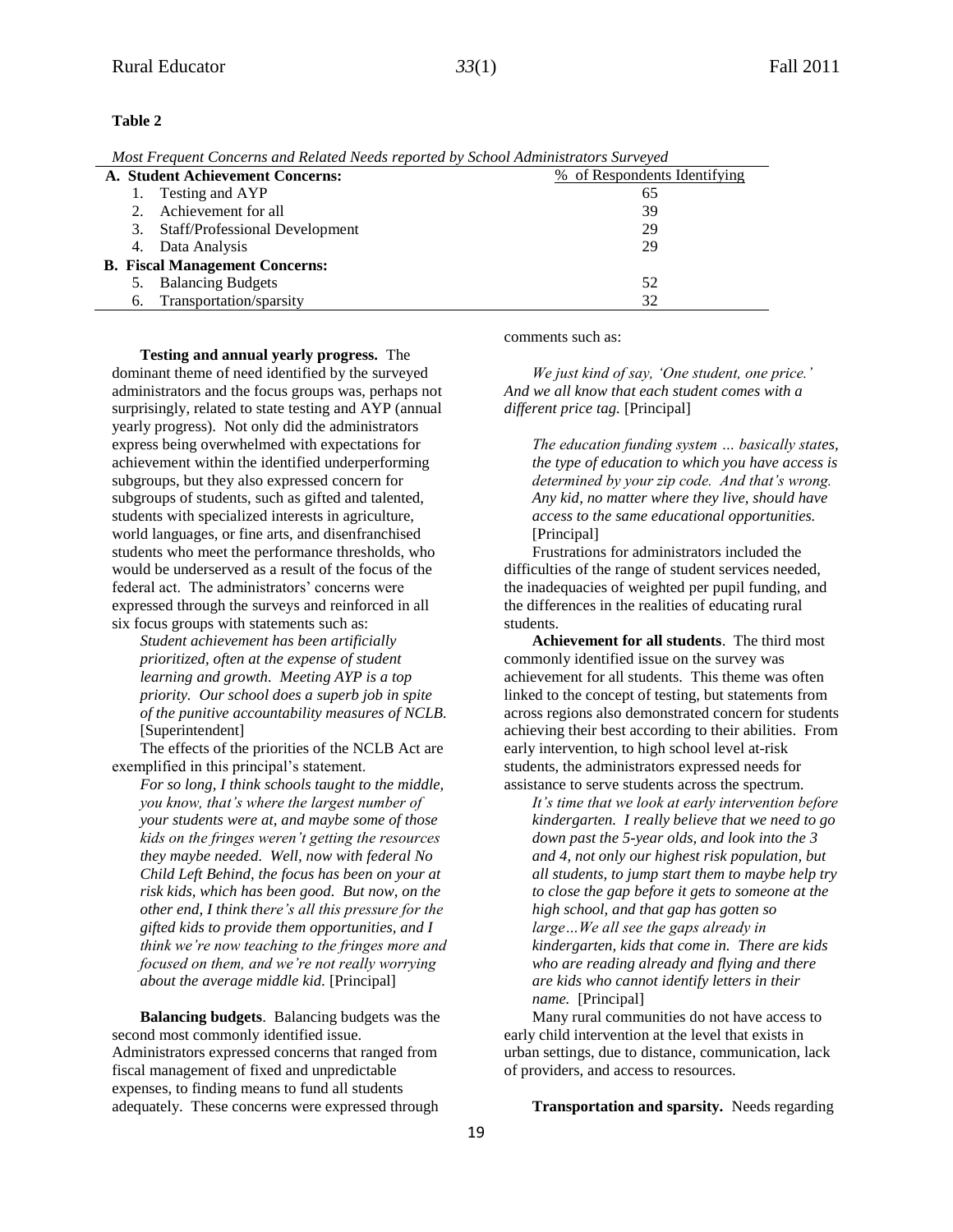bussing and student transportation were discussed by administrators in each of the six regions. Distances to bring students to school were part of the difficulties facing the rural administrators in the study. Transportation to provide access for extracurricular activities from athletics to enrichment is compounded for rural students as extensive geographic separation exists in part due to designated school-size divisions for competition among High School League members. Expenses for extracurricular transportation were especially exaggerated for those districts whose populations exceeded the limits for sparsity aid, but were located amid several smaller towns that were classified as competitive only in other divisions of the high school league. Larger rural districts have been required to travel great distances, often across the entire state, in order to compete.

In addition to bussing expenses, transportation issues in rural districts involve open enrollment. In Minnesota, students may choose to enroll in any district that can accommodate them. For many smaller districts, that means yellow school buses from multiple districts cross over district boundaries and often travel the same road, some even stopping for children at the same houses. The administrators stated concerns regarding the public perception of waste in observing so many district buses, gas and time. One of the superintendents in a focus group mentioned, tongue in cheek, that s/he has nightmares about three districts' school busses having a collision in the driveway of a single home in the country. Transportation concerns included: *We have 80 miles and it's in the woods, and it's scary, you know?* (Superintendent)

Often, the bus routes in rural areas of Minnesota bring challenges due to poorly maintained roads, seasonal and wildlife hazards, and the dangers of driving before or after daylight. In addition, there are other, unexpected challenges, such as drastically fluctuating fuel prices.

*The spike in gasoline and diesel fuel was unexpected last year. All of our new revenue …was used to pay off our gasoline and diesel bill*  [Superintendent]

Paying for fuel is not only a transportation issue in Minnesota schools, it also includes significant costs relative to heating buildings in extreme cold.

**Professional development.** The administrators' frustrations regarding staff development included the small amount of reserve resource that is mandated by state law for professional development. Rural personnel, for the most part, must travel great distances to obtain training. However, the state's required general fund set-aside monies are not

enough to provide adequate staff development dollars to meet the districts' educational goals and priorities. Examples of administrative comments related to staff development included:

*I think the one piece that's so important for student performance in all areas is the teacher and so I think anything we do to focus on having the teachers do a better job, be able to teach better, is kind of a key, and I think a lot of colleges have gotten smart about offering graduate credits -- but I'm not sure they really have an impact on the teaching and changing teaching performance.* [Superintendent]. While some graduate credit opportunities exist for rural district personnel, opportunities for staff to engage in professional development focus specifically on student achievement are available in multiple formats in more urban or suburban districts.

**Data analysis**. Over the past decade, the role of the educator in response to technology has been crucial to instruction and to access. The capacity for districts to utilize vast stores of student demographic and achievement data has been helpful, and yet overwhelming. Interpretation of large-scale test scores and their role in planning school improvement was not required study for much of the generation of school administrators or teachers who currently practice in rural schools. Concerns regarding misinterpretation of data, and the lack of skill required to display and accurately communicate meaning were expressed by administrators in each of the six regions. Ability to disaggregate and effectively relate student scores to program effectiveness was also identified as an area of need for assistance. Administrators stated:

*We're standing hip deep in data with all of this stuff from the state, and our local data. Our teachers don't necessarily know how to use it… We just don't know how, at least in my district, to do that well and to keep focusing on it. We look at that whole list, and start running the different directions and start running after money; we haven't had a chance to focus on it now.* [Superintendent]

*You look at your district data … it just feels like a conspiracy, because if you do a presentation to the community on your district data, the message is, "The longer kids stay in school, the dumber they get*. [Superintendent)

Using data effectively, to garner support, celebrate success, and focus on improvement was a common theme in all focus groups.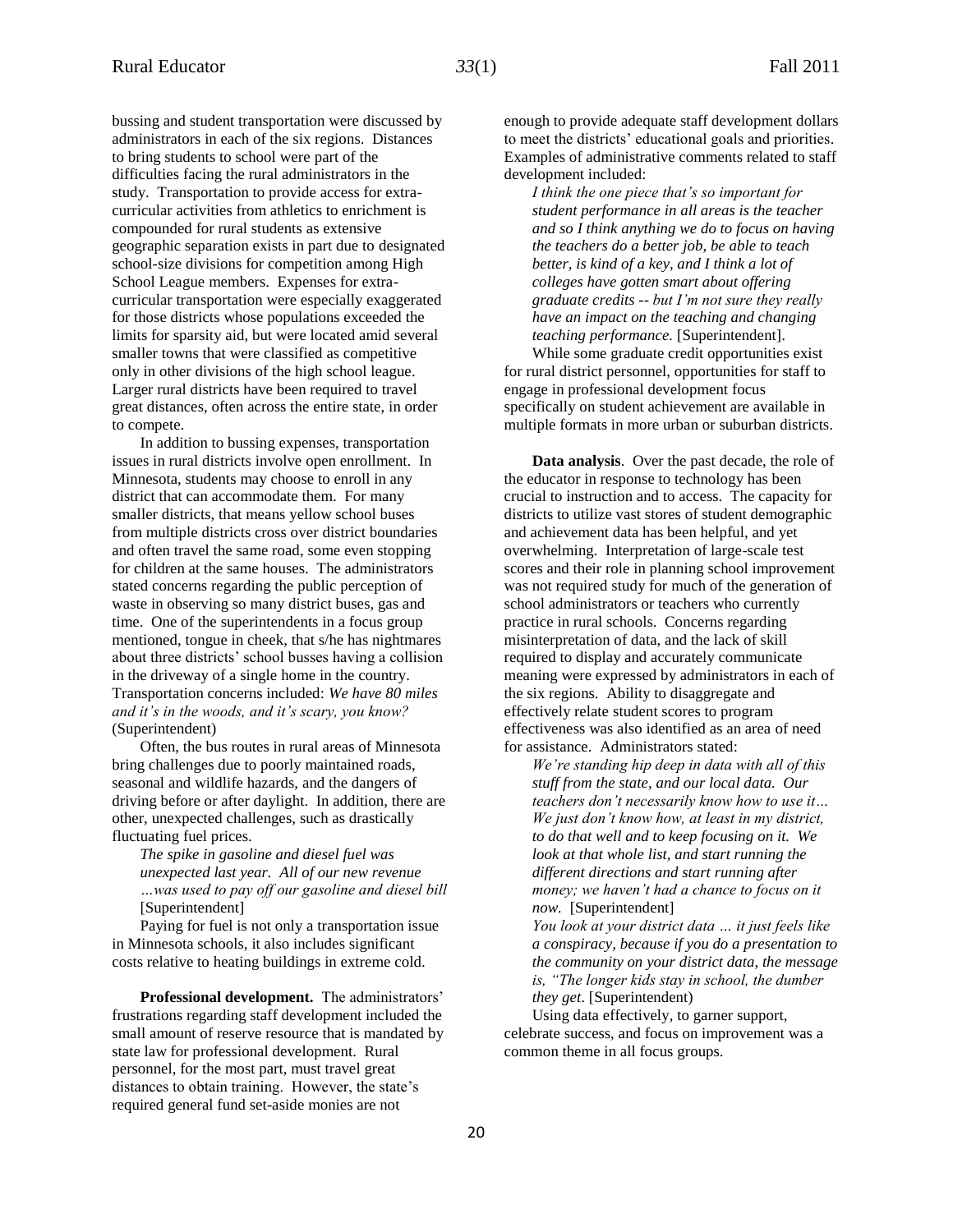## **Administrators' Recommendations**

In addition to identifying priority concerns and their districts' needs to address those concerns, administrators in this study, through survey and focus group input, provided recommendations for how policies and resources could be improved to help tackle these issues. Two categories of recommendations were offered most frequently: a) policy recommendations related to the state funding formula, and b) resource recommendations related to State Department of Education and other agencies' functions and services.

**Funding distribution.** Recommendations for funding distribution considerations were proposed by administrators in all of the state's regions, and included advocacy for examination of funding practices addressing sparsity and transportation aid, budget prediction stability, capacity to address the needs for enrichment and at-risk, and designated funds for staff development.

Approximately 30% of the administrators surveyed and 100% of regional focus group participants noted that the state's current funding formula rendered provision of equitable, quality education difficult. Administrators used many terms to express the idea that they wanted a funding formula to provide dependable, reliable, sustainable, and consistent, funding levels to assure at least an equal, basic level of desired education across the state. Inflation-indexed funding from the state was suggested as one approach to providing a dependable funding level. Applying the formula only after transportation cost was covered was another. Some administrators stressed the necessity to use appropriate levy options to meet local needs and goals for education.

The participants in this study identified a need to revisit the current state funding formula in several areas. General dissatisfaction with the allocations was prevalent, with a majority of the participants identifying disconnection between the reality of small, rural school districts and lawmakers at the capitol. The problems of distance and economy were expressed in each region, due to busing, fuel prices, and the expenses of travel and supervision that compound disparate funding. Reconfiguration of the funding categories of elementary and secondary sparsity and transportation aid to reflect rural realities could address and expose the inequities of rural education provision. A formula that distributed weight to increases in fuel costs, and the combined effects of lower enrollment and lower capacity of rural districts to raise additional local funds, and the additional costs of transportation would provide

relief. Consideration should also include access to inter-district travel for enrichment, athletics, cooperative staff development, and collaborative planning.

In addition to allocation discrepancies, the regions referred to the difficulties of rural schools relative to unpredictable budgeting processes. Unstable and inaccurate budget projections reduce rural districts' capacity to attract and retain quality staff, to maintain buildings, and to purchase cooperatively. The annual possibility of falling short of spring projections is not conducive to commitment to personnel or programs. In urban areas, shifts in district allocations do not necessarily result in families of workers being geographically stranded as well as unemployed, while rural districts routinely place staff at risk of both. It would benefit rural districts if legislation could guarantee allocations after spring projections.

Participants in this study also reported difficulty in decision-making regarding prioritizing course offerings for a diversity of rural students – for example, those college-bound, at-risk, and with special interests. Lower incidence of these students in small districts often have forced administrators to make decisions to provide for the need of one group at the expense of another. Collaboration and combined resources could benefit students who fall into either of these categories. If legislation would support the Department of Education, colleges, universities, and other providers to identify the needs of isolated rural learners and to offer on-line courses designed for at-risk and for enrichment, perhaps districts would not need to ignore the needs of some learners in order to provide for the needs of others.

**Agency practices and procedures**. Rural administrators have very limited personnel resources to help them address their curriculum needs to make Annual Yearly Progress as is required by the No Child Left Behind Act. In each region, administrators expressed a belief that the Minnesota Department of Education (MDE) should provide more support to rural areas. MDE, if directed by the legislature, could have a mandate to allocate staff resources and travel resources to bring expertise to rural school districts. A sense of this rural perspective is conveyed by this response:

*Smaller districts, with the budget cuts, don't have curriculum people. They don't have test coordinators. They don't have test assessment*  [staff]. *.. So if somebody in the district has to pick that up, the cuts at the state departments disproportionately affect the smaller school.* [Superintendent]

In addition, professional development of staff to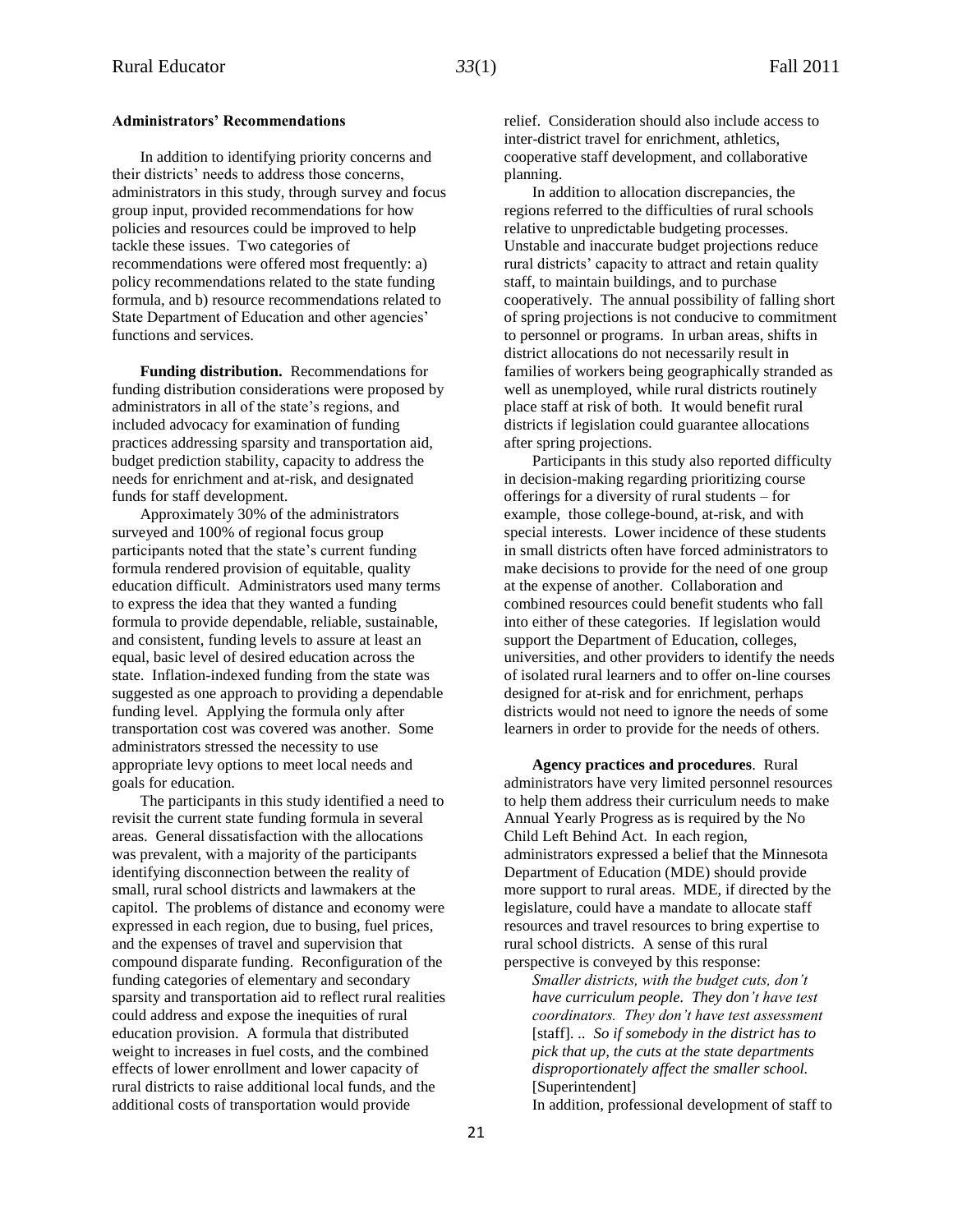affect student achievement was cited predominately in each region as difficult to provide due to distance, but also due to lack of sufficient incentive to dedicate the state's currently required 2% General Fund setaside without exercising waiver options. Too often, district staff exercises a right to vote to return the 2% set-aside to the general fund in order to address other urgent needs. If a legislative session were to direct districts to maintain the current 2% General Fund setaside requirement for staff development, or to increase incentives for rural schools not to exercise the current waiver options, perhaps funding for staff development may become less frequently redistributed, and teachers' continued professional growth would become a common expectation among all districts.

Participants in each region offered possibilities for change in practices by the Minnesota Department of Education (MDE), state professional education organizations and unions, and colleges and universities that could directly and positively affect rural districts. The most prevalent requests for assistance were in regard to the Minnesota state tests and testing procedures. Mandated measurement that cannot yield data to inform in a timely and responsive manner may have little impact on instructional practice. Most often recommended were continued changes in the NCLB-required Minnesota Comprehensive Assessments to reflect growth within, rather than across cohorts, and for results to be provided to districts to use formatively for those students taking the tests. Several states have explored growth-based measures, and some actually have adopted commercial large-scale measurements in addition to, or rather than state-created instruments (United States General Accounting Office, 2003). Continued pursuit of options that define and effectively and efficiently measure growth in student learning is encouraged. . Participants in the focus groups praised the procedural and professional development practices of the North West Evaluation Association (NWEA) and suggested the NWEA series as alternative to the state tests. According to the administrators, the NWEA test results are timely and instructionally sensitive, and the results are teacher-friendly and can be utilized to modify instruction.

A second theme of recommendation included issues of equal access to staff development opportunities. Distance to attend state-level staff development and the cost to the districts in rural Minnesota to bring MDE staff and other professional development providers to districts for assistance impede rural educators' equal access to information and opportunities. If, however, the State Department of Education, colleges and universities**,** and

professional education organizations were to offer online modules, or courses for initiatives defined in districts' work or action plans, the options for rural educators to stay abreast of current best practices may increase. Additional consideration for establishment of online professional learning communities with focus on issues of data analysis for decision-making, student achievement, and special education would provide rural educators increased opportunities, and to address isolation and access to collegiality in addressing student achievement as well.

In addition to lack of professional development, and time and occasion to share among administrators, participants in regional focus groups in this study also revealed increasing frustration with temporary gains in programs and services due to grant funding and the subsequent loss of promising practices and programs when grant funding expires. Participants, who have increasingly sought grant funding in order to offset increased costs, expressed disappointment in the loss of time and revenue used to establish collaborative grant work and the lack of continuous funding for programs that have provided effective interventions. If, however, colleges and universities sought partnership with regional rural districts to study and document the effectiveness of successful practices, including grant initiatives, and provide documentation for districts seeking continued funding for best practices, perhaps the lessons learned from one innovator or grantor could be utilized to inform others and to provide a basis for pursuit of addition funding. Consideration of the establishment of an electronic statewide registry of active grants and exemplary practices could provide a forum for sharing of promising practices to schools from all funding agencies. Access to reports from active grants, concluded grants, and other innovations could benefit districts, institutes of higher learning and state-level decision-makers.

## **Discussion**

After analysis of this study's survey responses and focus group discussions, the needs and priorities expressed by rural school and district leaders indicate opportunities to review and revise current funding policies, as well as considerations to modify or review procedures employed by state agencies, professional education organizations and higher education. The top two concerns that emerged were: (1) student achievement, and (2) fiscal management, both of which are also identified in Minnesota-based and in national studies. These concerns align with the findings of Reeves (2003), Bryant, (2007), Cullen, Brush, Frey, Hinshaw, and Warren (2006),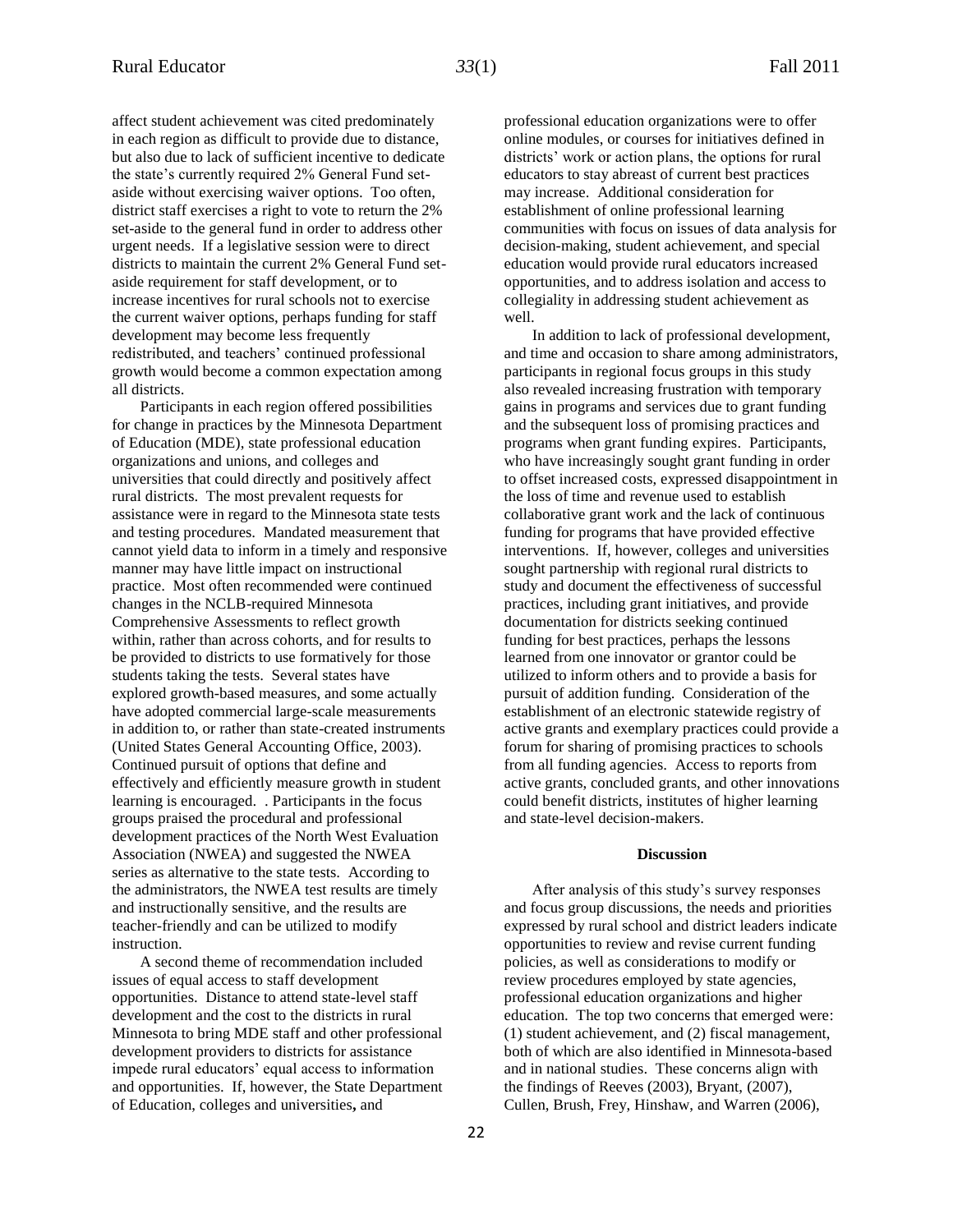Lowe (2006), Harmon (2001), and Killeen and Sipple (2000), in regard to issues of student performance and funding concerns impacted significantly by formula inequities, transportation costs, and population decline. From within these concerns, the participants identified needs for specific assistance regarding: testing and adequate yearly progress, balancing budgets, achievement for all, transportation and sparsity, professional development, and data analysis. These identified needs reinforce the findings of Reeves (2003) with regard to identification of the impact of NCLB legislation and provision of professional development. The priorities and concerns of the Minnesota participants align with the literature; however, the identification of student performance and fiscal management, and needs regarding testing, transportation, professional development and use of data may indicate policy and procedural adjustments are required to address inequities for rural schools.

Although public funding is the foundation for public school's viability, increasing funding may not be the only means by which the work of public education can be supported. In these difficult economic times, increases and decreases in allocations that do not include examination of policies and procedures impacting rural schools disproportionately relative to urban and suburban schools seem not to be in keeping with responsive, representative and constitutional government. The disproportionate impact of legislation on rural schools has been the focus of state and national studies (Bryant, 2007; McMurray & Ronnigan, 2006; Reeves, 2003; Thorson and Maxwell, 2006), and was clearly expressed in this study as well. Policy recommendations from study participants included changes to the state funding formula regarding sparsity, stability of rural populations, and staff development funding, which aligns with the findings of Reeves (2003), and others. Other recommendations fell into procedural categories, such as state testing, opportunities for collaboration, and professional development opportunities that are specific to Minnesota contexts.

It is clear that some rural educators perceive that it is within a state's power to improve rural education. While it is true that additional financial resources may always be welcomed, participants in this study identified means by which rural education may be improved through revised allocation of

current financial and personnel resources.

#### **Limitations**

The survey response rate (19%) was statistically acceptable for use (Bartlett, Kotrlik, & Higgins, 2001) but lower than researchers' expectations. All six of the designated regional settings were represented in the responses as well as various school, providing an inclusive sample of the rural schools across the state. However, the number of returns per region was insufficient for inferences regarding regional discrepancies. Therefore, results in this study do not include regional disaggregation. The survey responses were used to appropriately frame questions for the statewide focus groups as a preliminary tool, and not used as stand-alone data for the analysis in this study.

#### **Suggestions for Future Research**

The findings of this study revealed issues and concerns that stimulate further investigation. Expanded survey responses and increased numbers of focus groups to investigate continued effects of current and proposed legislation, policy and procedures unique to rural schools in Minnesota and other states could enrich the communication between rural districts and state and federal legislators. Longitudinal studies have potential to identify trends in rural schools' attempts to cope with disproportionate funding and service issues. Continued study may reveal possible solutions that may be useful to policy makers and rural schools across America.

## **Conclusion**

To continue to offer quality education to children who do not live in cities or suburbs, changes in policy, priorities and procedures, if implemented in time, could make great differences to the children on the yellow buses going down the dusty roads. Perhaps by listening to the men and women who try to balance the needs and requirements of the federal and state mandates with the realities of the communities and the people they serve, we may be able to strengthen the connections between rural communities, their schools, and the folks who make decisions in places far removed.